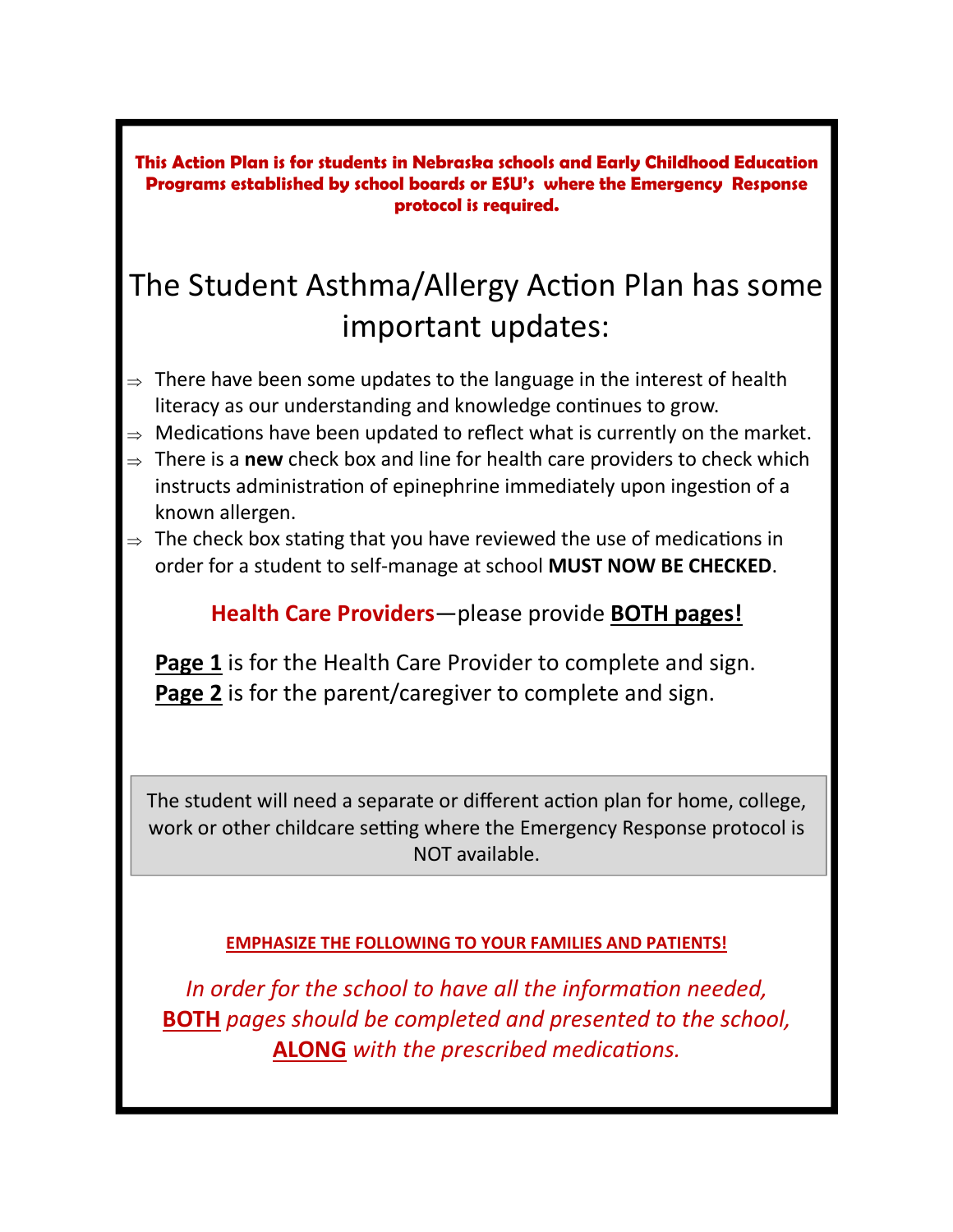# **Student Asthma/Allergy Action Plan**

*(This Page To Be Completed By Health Care Provider)*

| <b>Student Name:</b>                                                                                                                                                                                                                                                                                                                                                                                      | Date Of Birth:<br>(YEAR)                                                                                                                                                                                                                                                                                                                                                                                                    |  |  |  |  |
|-----------------------------------------------------------------------------------------------------------------------------------------------------------------------------------------------------------------------------------------------------------------------------------------------------------------------------------------------------------------------------------------------------------|-----------------------------------------------------------------------------------------------------------------------------------------------------------------------------------------------------------------------------------------------------------------------------------------------------------------------------------------------------------------------------------------------------------------------------|--|--|--|--|
| <b>Exercise Pre-Treatment:</b> Administer inhaler (2 inhalations) 15-30 minutes prior to exercise. (e.g., PE, recess, etc).                                                                                                                                                                                                                                                                               |                                                                                                                                                                                                                                                                                                                                                                                                                             |  |  |  |  |
| Albuterol HFA inhaler (Proventil, Ventolin, ProAir)<br>⊔<br>Albuterol DPI (ProAir RespiClick)<br>⊔<br>Levalbuterol (Xopenex HFA)<br>❏                                                                                                                                                                                                                                                                     | $\Box$ Use inhaler with valved holding chamber<br>Other:<br>ப                                                                                                                                                                                                                                                                                                                                                               |  |  |  |  |
| <b>Asthma Treatment</b>                                                                                                                                                                                                                                                                                                                                                                                   | <b>Anaphylaxis Treatment</b>                                                                                                                                                                                                                                                                                                                                                                                                |  |  |  |  |
| Give quick relief medication when student has asthma<br>symptoms, such as coughing, wheezing or tight chest.<br>❏<br>Albuterol HFA (Proventil, Ventolin, ProAir) 2 inhalations<br>$\Box$<br>Albuterol DPI (ProAir RespiClick) 2 inhalations<br>Levalbuterol (Xopenex HFA) 2 inhalations<br>⊔<br>Use inhaler with valved holding chamber<br>u<br>Albuterol inhaled by nebulizer (Proventil, Ventolin,<br>⊔ | Give epinephrine when student has allergy symptoms,<br>such as hives, hard to breathe (chest or neck "sucking in"),<br>lips or fingernails turning blue, or trouble talking (shortness<br>of breath).<br>$\Box$ EpiPen® 0.3 mg<br>□ EpiPen <sup>®</sup> Jr 0.15 mg<br>$\Box$ AUVI-Q® 0.3 mg<br>$\Box$ AUVI-Q® Jr. 0.15 mg<br>$\Box$ Other:                                                                                  |  |  |  |  |
| AccuNeb)<br>$\Box$ .63 mg/3 mL $\Box$ 1.25 mg/3 mL $\Box$ 2.5 mg/3 ml                                                                                                                                                                                                                                                                                                                                     | $\Box$ May carry & self-administer epi auto-injector                                                                                                                                                                                                                                                                                                                                                                        |  |  |  |  |
| Levalbuterol inhaled by nebulizer (Xopenex)<br>$\Box$<br>$\Box$ 0.31 mg/3 mL $\Box$ 0.63 mg/3 mL $\Box$ 1.25 mg/3 mL<br>May carry & self-administer inhaler (MDI)<br>$\Box$<br>Other:<br>$\Box$                                                                                                                                                                                                           | Use epinephrine auto-injector immediately upon<br>exposure to known allergen<br>$\Box$ If symptoms do not improve or they return,<br>epinephrine can be repeated after 5 minutes or<br>more<br>Lay person flat on back and raise legs. If vomiting or<br>difficulty breathing, let them lie on their side.                                                                                                                  |  |  |  |  |
| Closely Watch the Student after<br><b>Giving Quick Relief Medication</b>                                                                                                                                                                                                                                                                                                                                  | <b>CALL 911 After Giving Epinephrine &amp; Closely</b>                                                                                                                                                                                                                                                                                                                                                                      |  |  |  |  |
| If, after 10 minutes:                                                                                                                                                                                                                                                                                                                                                                                     | <b>Watch the Student</b><br>Notify parent/guardian immediately<br>Even if student gets better, the student<br>should be watched for more signs/<br>symptoms of anaphylaxis in an emergency<br>facility<br>If student does not get better or continues to get<br>worse, use the Nebraska Schools'<br><b>Emergency Response to Life-Threatening</b><br><b>Asthma or Systemic Allergic Reactions</b><br>(Anaphylaxis) Protocol |  |  |  |  |
| Symptoms are better, student may return to<br>classroom after notifying parent/guardian<br>Symptoms are not better, give the treatment again<br>and notify parent/guardian right away<br>If student continues to get worse, CALL 911 and<br>۰<br>use the Nebraska Schools' Emergency<br><b>Response to Life-Threatening Asthma or Systemic</b><br><b>Allergic Reactions (Anaphylaxis) Protocol</b>        |                                                                                                                                                                                                                                                                                                                                                                                                                             |  |  |  |  |

 This Student has the ability to self-manage Student's Health Condition and I authorize Student to self-manage in accordance with this Plan. If medications are self-administered, the school staff **must** be notified immediately.

|                                                                                                                                                                                                                                     | Phone: <u>___________________________</u>                                                                                                                                                                                      |
|-------------------------------------------------------------------------------------------------------------------------------------------------------------------------------------------------------------------------------------|--------------------------------------------------------------------------------------------------------------------------------------------------------------------------------------------------------------------------------|
|                                                                                                                                                                                                                                     | Date: <u>___________</u>                                                                                                                                                                                                       |
|                                                                                                                                                                                                                                     | Date: the contract of the contract of the contract of the contract of the contract of the contract of the contract of the contract of the contract of the contract of the contract of the contract of the contract of the cont |
| <b>Reviewed by school nurse/nurse designee:</b> Next and the state of the state of the state of the state of the state of the state of the state of the state of the state of the state of the state of the state of the state of t | Date: the contract of the contract of the contract of the contract of the contract of the contract of the contract of the contract of the contract of the contract of the contract of the contract of the contract of the cont |